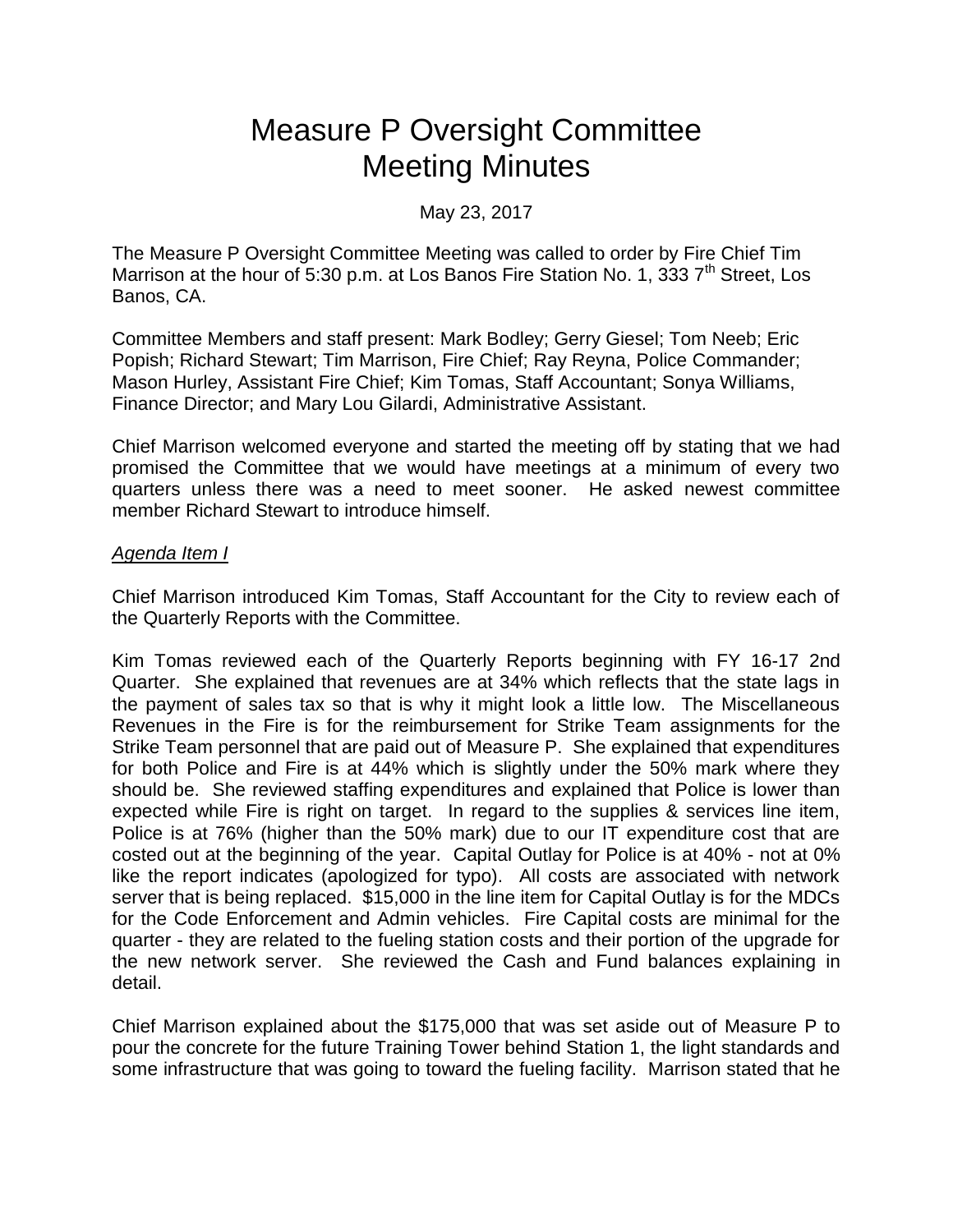would address this matter in Agenda Item II why that money won't be spent; however, a small portion of that money has been spent.

Kim Tomas reviewed the 3rd Quarter Report - Revenues are at 59 to 60% which are for payments collected through March 2017. Miscellaneous Revenues for Fire increased from the strike team reimbursements that we received for personnel out on strike team assignments. Expenditures are under for both Police and Fire. Fire has expended approximately \$21,000 for fueling station project while Police have only expended about \$11,000 for the Network Server replacement project. Tomas explained that Fund Balance won't change until the First Quarter Report for the next fiscal year.

Committee Member Giesel inquired why the staffing for Police is only at 60% if we are fully staffed. Commander Reyna and Finance Director Williams explained that when people are out on medical leaves, etc., sometimes they don't collect a full paycheck. Committee Member Giesel also asked if Finance could list the months covered under the Quarterly Reports, i.e., Third Quarter (January, February, March). Kim Tomas indicated that it would be done.

It was moved by Eric Popish, seconded by Gerry Giesel to approve the 2016/17 2nd & 3rd Quarter Measure P Reports as submitted by staff. Motion carried unanimously.

## *Agenda Item II*

Chief Marrison explained that \$175,000 was allocated out of Measure P for the future Training Tower Project which included pouring concrete, infrastructure for power and water to the site where the future training tower was going to be located behind Station No. 1.

A piece of property that was once funded by the City and the RDA at Ward Rd. & Gilbert Gonzalez Dr., came up with the possibility of obtaining the 8 acre parcel for the future training site and Station No. 3 location. Finance Director Williams is in negotiations with the DLA and the State Dept. of Finance to determine if that property truly is ours, and if it is, we want it for our future training facility and Station No. 3 and the property up on Ward Road for a future Public Works yard. Marrison explained that the location of this parcel is ideal for the Fire Department. It would eliminate our dead spots on the east and south ends of town. If we are able to secure that facility, it would be a perfect location for Station No. 3 and a future training facility. We don't want to build a training tower in haste and then regret it later due to the restrictions of the size of the lot to build it on. So we stopped the process of the Training Tower behind Station 1 until we can find out whether or not we can get the 8 acre parcel on Ward Rd. and Gilbert Gonzalez.

We've talked with Finance about funding the concrete behind Station 1 for the Fueling Facility and a small training area out of impact fee money. We can use Impact Fees to put the concrete in, put the lights up, along with the fueling facility canopy so that Police and Fire can fuel out of the rain when it is storming.

Chief Marrison repeatedly stated that it wouldn't be the right thing to do if we would have spent the money from Measure P knowing that the training tower may not be built at this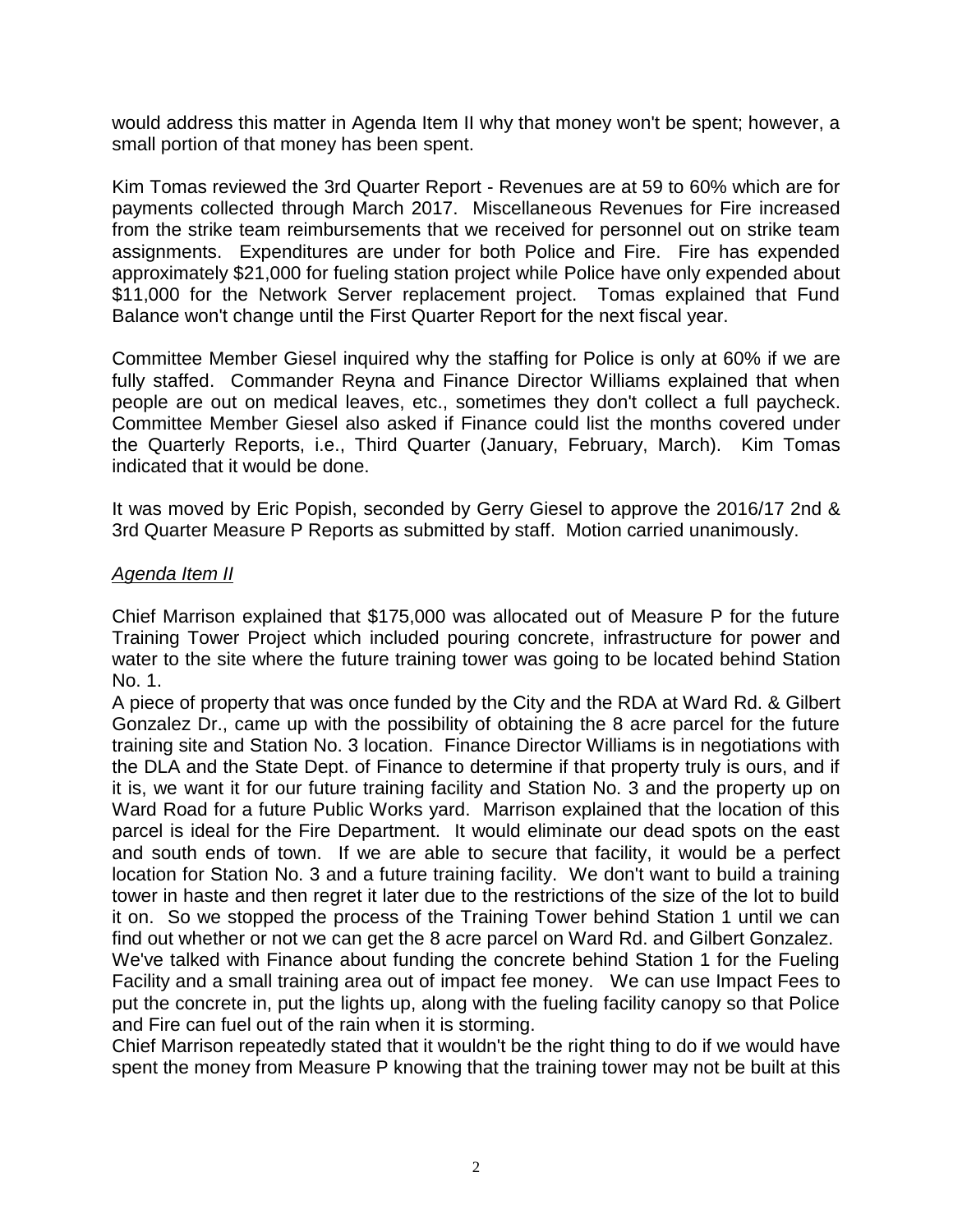location. Hopefully we'll know something in the next year about this property on Ward Road & Gilbert Gonzalez.

Giesel inquired about the location of the fueling facility. Chief Marrison advised that it is already located here at Station 1, and it is working nicely for Police and Fire to fuel up in a secure location. Lighting and a canopy will still need to be completed for the fueling facility.

Giesel asked if we were sharing with County. Chief Marrison explained the only time we would fuel others vehicles was in the event of a major disaster since it was funded with Homeland Security money.

It is in the proposed budget for this next fiscal year to finish the concrete, put up the lights and canopy, and relocate the fuel tanks. Hopefully in the next 6-8 months, if the Council approves the budget, we can get that moving forward.

## *Agenda Item III*

Chief Marrison gave a brief overview of this project before turning it over to Asst. Chief Hurley, who has been in charge of this project. The original Ordinance of Measure P allowed us to set aside \$100,000 between both departments for the replacement of Mobile Data Computers for police and fire vehicles. The Police Department did this a few years ago and now it is our turn.

Asst. Chief Hurley indicated that the staff report that was included in their packets stated what we were doing and asking for. Staff received a call from Committee Member Giesel regarding the quote that was included in the packet. The quote did not clearly indicate what was taxable and what wasn't. After crunching numbers and speaking with the representative, we came up with the new number which increased by about \$16 to \$70,449.77. In 2008 we purchased our original MDCs. With Police updating to their new reporting program, we are replacing in order to keep us connected and working correctly with the Police Department. We will be ordering the Panasonic Toughbook. We also want to purchase 4 video solutions for our two front line engines along with the two command vehicles (Chief Marrison & Asst. Chief Hurley's vehicles). We're hoping to use for training and/or protection. Police currently use the same videos for their vehicles, and we are hoping to use in our front line engines along with our command vehicles.

We are asking for permission to move forward with this project.

Chief Marrison stated that this \$75,000 is in our Measure P Budget, but we can't take it to Council without the Measure P Oversight Committee's approval.

Giesel inquired about licensing and upkeep.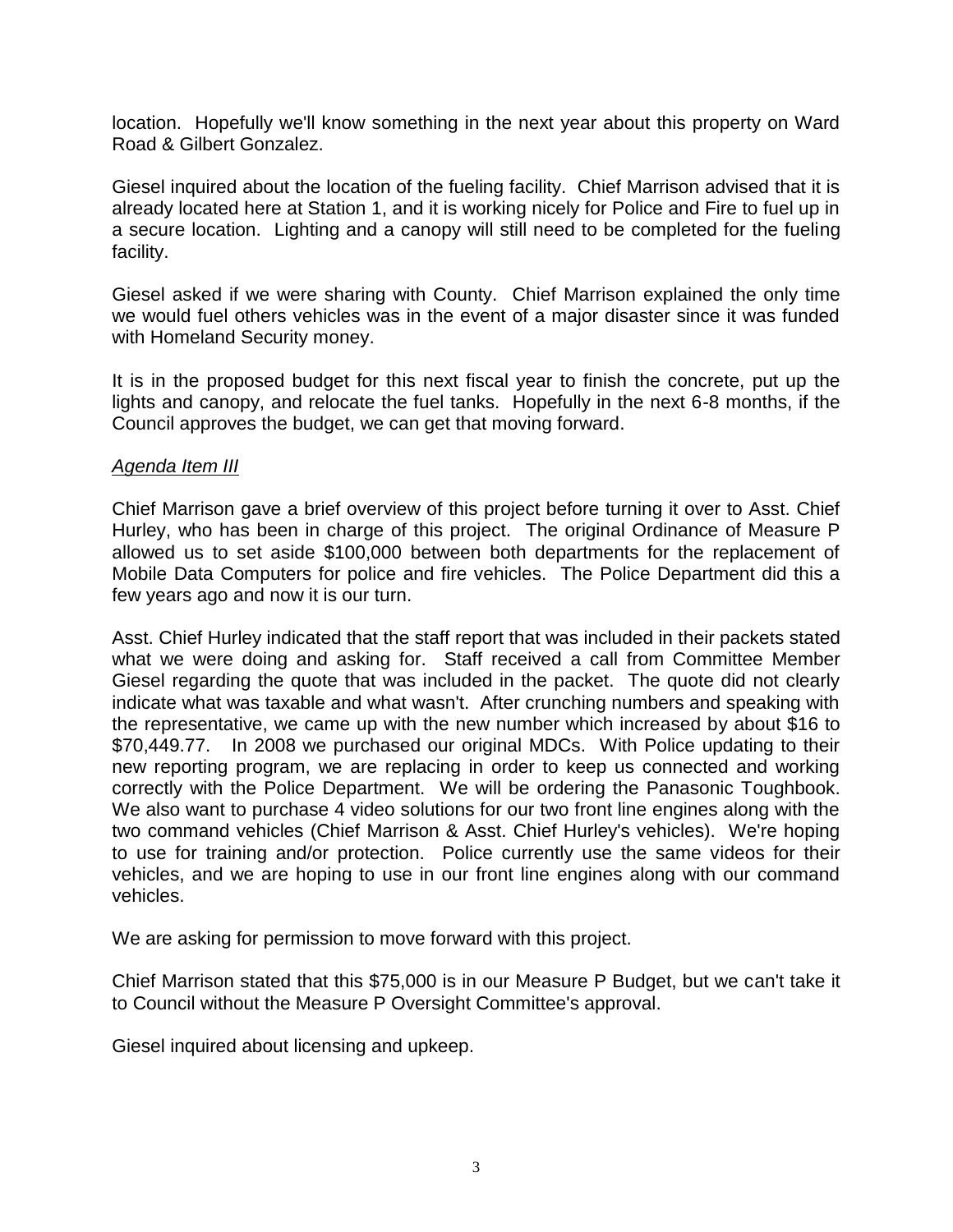Marrison stated that we currently spend about \$6,000 per year to maintain all licensing. He also indicated that we use a solution that we own - 800 megahertz to get data to and from our vehicles. Police need more band width in order to send pictures and use the internet for their MDCs. If this is something Fire may need in the future, then we will come back before you to get your approval.

Committee Member Neeb asked how soon this project would be started.

Asst. Chief Hurley stated that once it is approved by Council, the vendor is ready to move forward. We will probably begin this project at the beginning of the fiscal year.

Giesel inquired about training for the new MDCs.

Hurley indicated that it shouldn't be too much. There will need to be training in using PD's new reporting system. We will be updating our mapping, etc., with Remote Access.

Popish asked if there was a reason Fire was only requesting 4 of the video solutions for the front line engines and command vehicles.

Asst. Chief Hurley stated that it's something new. Our two front line engines will get the best use out of it. This is to try it and see if it's beneficial for us.

Chief Marrison mentioned that our department has always been conservative. In 2008, we purchased 12 MDCs for vehicles plus a laptop in the training room. We discovered a lot of those MDCs didn't run for a week due to lack of using every vehicle. We are launching 4 vehicles, and we're going to see whether or not this is something that can be used in all vehicles.

Commander Reyna explained in detail how Police Department use their video cameras in the vehicles.

It was moved by Gerry Giesel, seconded by Mark Bodley to approve the purchase and installation of 6 new Mobile Data Computers, one (1) new Panasonic Training Computer and the implementation of four (4) MDC/video solutions with Measure P Funds in the amount of \$70,449.77. Motion carried unanimously.

#### *Agenda Item IV*

Committee Member Reports:

Committee Member Giesel thought it was a good idea to have the meetings every 2 quarters and include the dates on the Quarterly Reports.

Committee Member Stewart said he is still learning. Chief Marrison offered Kim Tomas' assistance anytime he had questions regarding the Quarterly Reports.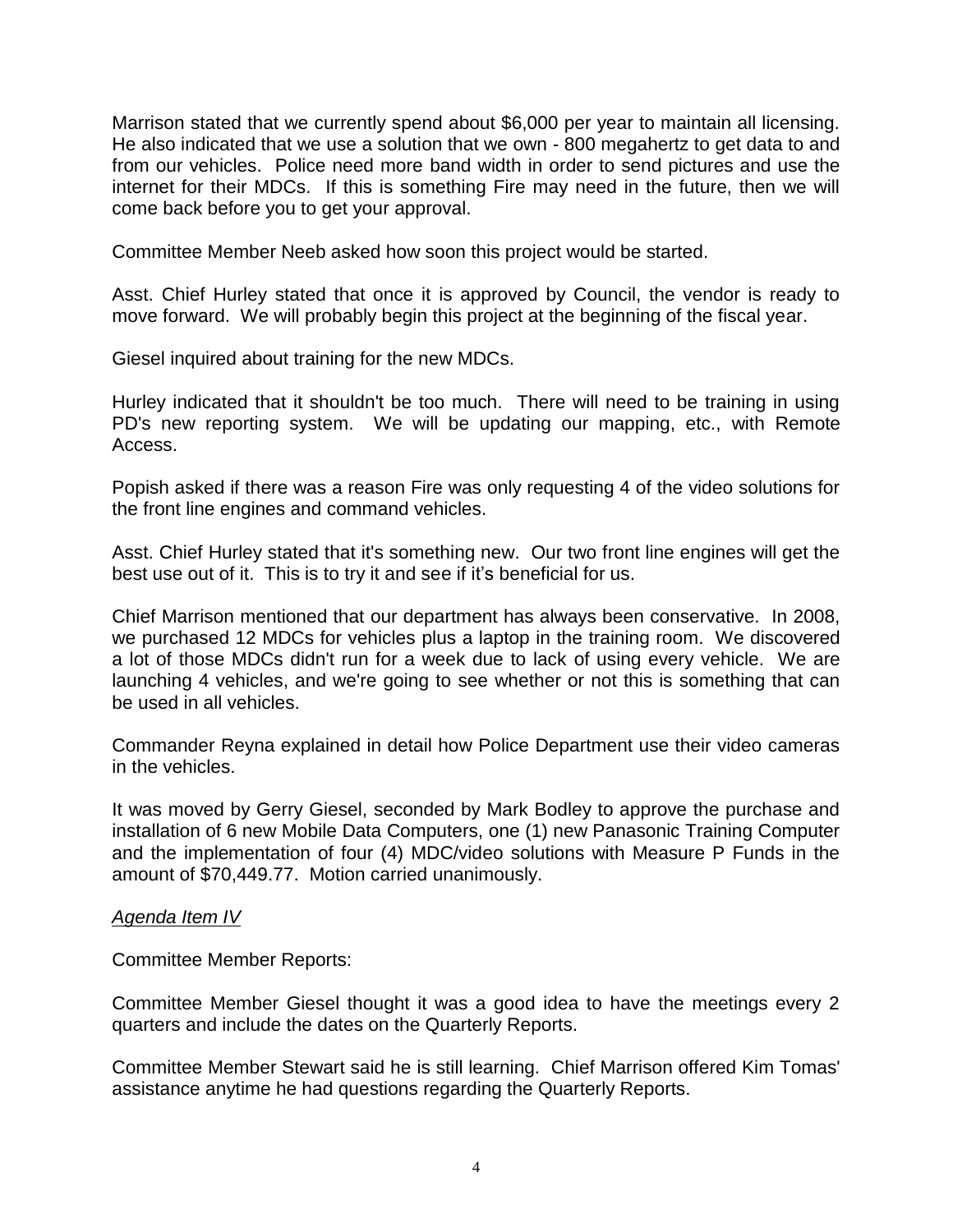Kim Tomas agreed that if anyone had questions, they can contact her at any time.

Committee Member Popish stated that at the last meeting we asked Police Department where they were with their new facilities.

Chief Marrison indicated that we would be talking about that in the Staff Member Reports. Chief advised Mary Lou that the Staff Member Reports should probably come before Committee Member Reports (Round Table Discussion) on the next agenda.

Committee Member Bodley had no report.

Committee Member Neeb asked how long it had been since the Police Department was fully staffed.

Commander Reyna indicated that we are fully staffed currently, but there are always people who might be off on leave, whether it is for work injuries, personal injuries, maternity leave, etc. There are no open positions. We have one individual graduating from the Academy tomorrow, and then he will be on board with us.

# *Agenda Item V*

Chief Marrison advised the committee that the Fire Department closed out the year with about 3,000 calls; most of those calls were EMS related. Structure fires have not increased - 18 to 20 structure fires a year. Currently, there are calls that we provide to the community that we may have to look at not doing in the future.

We are working diligently to see how we are going to build Station 3 and then staff it some day. This year there is no staffing being added to our budget. We recently added a bunch of our employees from Measure A & K back to the General Fund. We've had a rapid increase in call volume but with the same manpower we've had since Measure P was implemented. We'll address all of the events, inspections, etc., that we are doing.

We don't want to reduce the level of service that we provide to this community because that's why the community supports us.

There are a lot of good things in the budget this year - we were able to increase some apparatus funding so that we can make some significant repairs to apparatus. We had a vehicle gone for 5 months - \$17,000 repair bill on that. Everything that we are discussing is pending Council approval of the proposed budget: There is money being set aside for future apparatus purchases like the Ladder Truck (1991). There is \$100,000 that will be set aside toward the purchase of that; some improvements in facilities maintenance; addressed some personnel issues; set aside money for the purchase of new turnout gear (garment life - 10 years) that has expired.

Our budget is improving in a lot of areas - just not staffing this year.

We are geared up for fire season. We've had a significant fire up on the hill just south of I-5 that we sent an Engine, Water Tender and Asst. Chief Hurley; there has been a 10,000 acre grass fire in Coalinga this past weekend. We will participate with our OES Engine because that's our obligation. We cannot send the local government Engine due to staffing issues.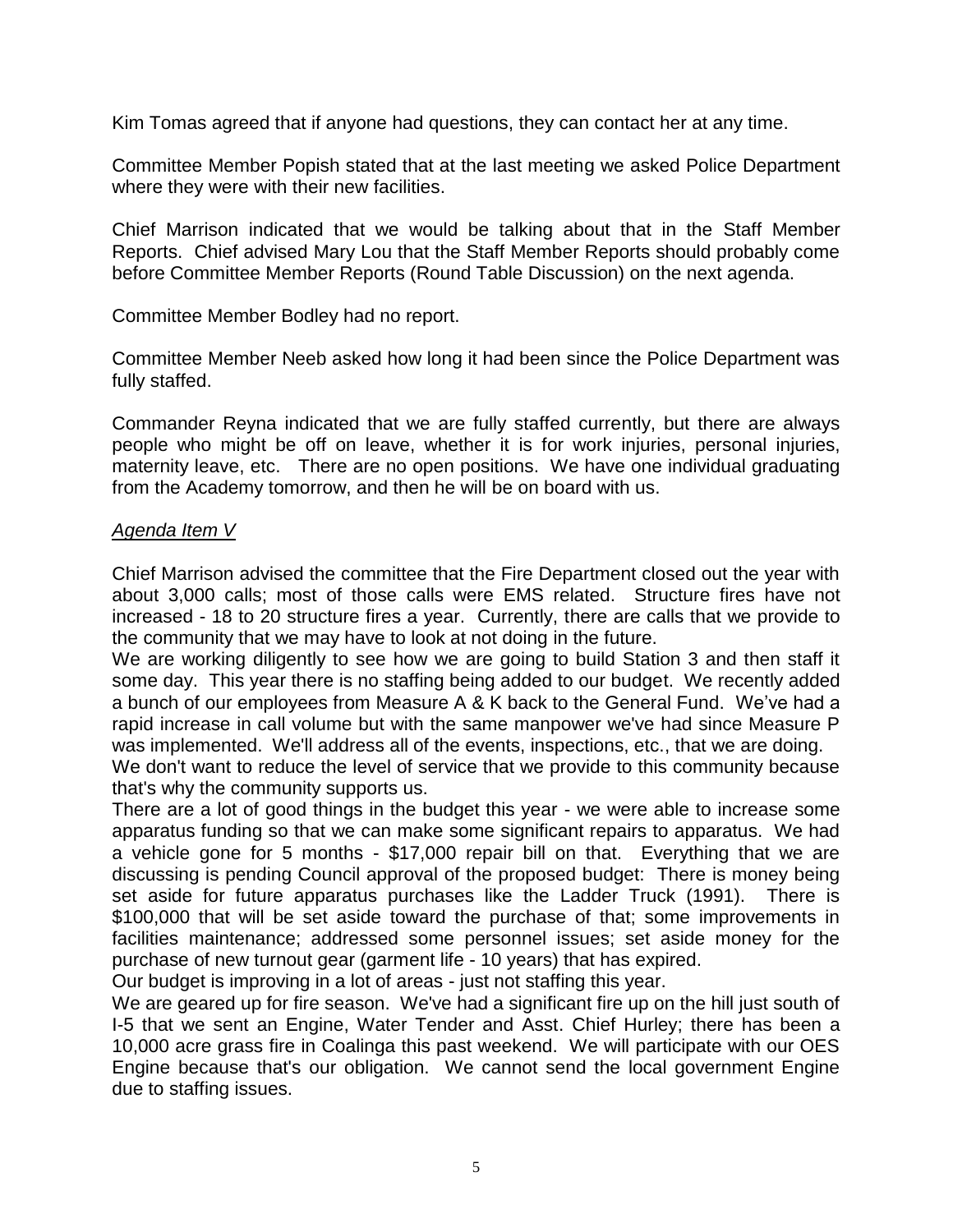We had a significant fire on Santa Cruz Way where there was some occupants trapped (a small child and a 59 year old female). Police Officers arrived on scene and implemented a rescue. We are going to be recognizing those Police Officers at the June 21st Council Meeting for going above and beyond. That outcome would have been very different without those officers rushing in to save the occupants. The teamwork between Police and Fire has been great.

Committee Member Bodley asked who the Firefighters of the Year were for the Department.

Chief Marrison advised them that Lupe Castillo was the Career Firefighter of the Year and Jose Garcia was the Volunteer Firefighter of the Year. Chief gave a brief background of both gentlemen's time with the Department.

Chief Marrison also went on to say that our History book should be ready very soon.

Commander Reyna advised that the Police Department is very busy. There has been a lot of domestic violence in the community. They also have been busy with impaired drivers, and today they recovered firearms related to a drug raid incident. The Police Department is in the process of purchasing 4 more computers for Code Enforcement and Command vehicles. Commander Reyna gave a detailed explanation about the new RIMS program that is going live tomorrow. There has been extensive training for the last two weeks.

All staffing is out of Measure P and back in the General Fund. All staff is very excited about the new police facility because it is finally in reach. Finance has been pushing for it and it is really appreciated.

Committee Member Giesel inquired whether Police Department is still looking to build by the Courthouse.

Committee Member Stewart inquired about having a jail facility or using Merced County's facility.

Commander Reyna indicated that the new Police Department would be built by the new Courthouse. He also answered a question regarding the jail facility and/or holding facility, and whether or not we would be using the County's jail. He also mentioned that in the 17-18 proposed budget, they have included additional body cameras and upgrades.

Sonya advised that the City is in negotiations to purchase the property for the Police Department. The City must conduct a feasibility study and combine everything and see what we need. It is the City's intention to pay for the new facility with Measure P and Impact Fees. Finance has also started fleet replacement funds for both departments.

Chief Marrison stated that we do have a budget workshop on Tuesday, May  $30<sup>th</sup>$  and hopefully approve budget on June 21<sup>st</sup>. He also stated that the new Police Department will house the new EOC for the City.